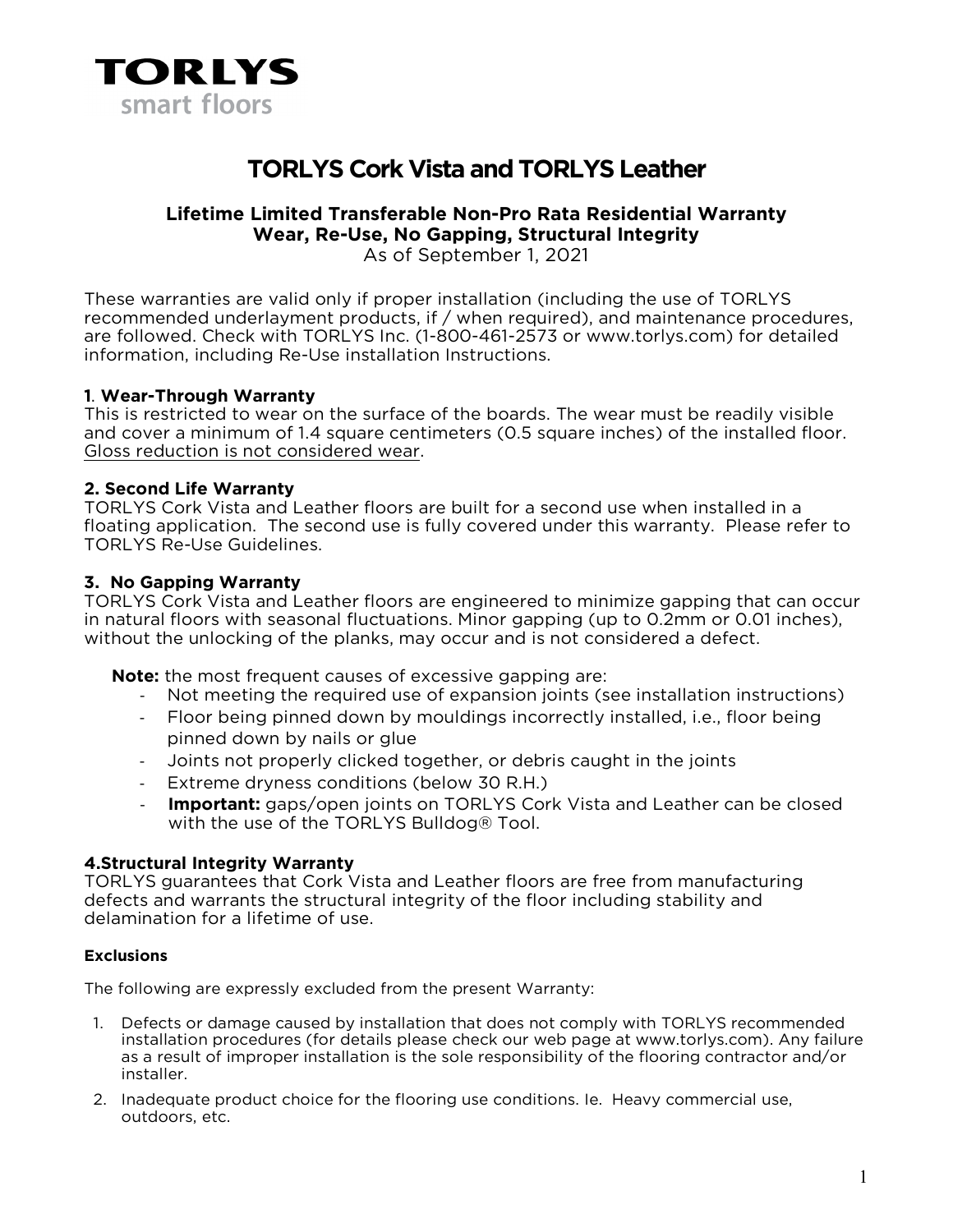

- 3. Damage due to improper maintenance. Refer to the TORLYS Maintenance Instructions or contact TORLYS Inc. (1-800-461-2573) for recommended products.
- 4. Unapproved modification or repair, accidents, or misuse.
- 5. Damage due to exposure to excessive heat, wetness, or dryness. It is recommended that relative humidity in a home remain in the healthy range of 30–60% throughout the year. Keeping humidity within this range may require the use of a dehumidifier or a humidifier depending on the climate conditions.
- 6. This Warranty does not cover splits, warping, soiling, or damages that result from abusive conditions, or accidents, such as, but not limited to, severe impact, scratching, cutting, or the use of items such as inline skates, roller skates, stiletto heels, golf shoes or pets.
- 7. Replacement of materials, which have been installed, and that contain obvious visual defects.
- 8. Dissatisfaction with colour, shade or texture variations from samples or printed colour illustrations.
- 9. Damage caused by gouges, scuffs, punctures, tears, burns, lack of proper furniture rests; improper storage, abuse, or incident such as fire, floods, also plumbing leaks such as overflowing of sinks or similar water damage that can go underneath the floor.

Note: Sliding heavy furniture or appliances may permanently damage your TORLYS Cork Vista and Leather floor.

- 10. Damage caused by water or moisture trapped beneath the floor.
- 11. Problems caused by moisture, mildew, alkaline substances, or hydrostatic pressure.
- 12. This warranty only applies to TORLYS Cork Vista and Leather first quality products.
- 13. Responsibility under this warranty only applies to hidden defects. These are defects that were not visible before or during the installation of the floor.

## **TORLYS Claim Process**

Register your TORLYS Cork Vista and Leather Floor at [www.torlys.com](http://www.torlys.com/) within 90 days of purchase in order to have your floor protected for a lifetime of enjoyment, including the non-pro rata and transferable features of the warranty.

In the case of a claim, notify the dealer who sold you the material promptly. If not registered, you must supply proof of purchase.

Once the dealer verifies the claim, a TORLYS representative will be notified and, if necessary, an inspection will be arranged. If you are unable to contact your dealer or are not satisfied with the dealer's recommendation, please contact TORLYS at 1 800 461-2573 – ext. 2371.

If a product defect is verified, TORLYS will arrange with the respective dealer for the repair or replacement of the defective portion of the floor. If the floor needs to be replaced partially or in whole, the replacement material will be the same design and coloration as the original. If the original flooring is no longer available, then other TORLYS flooring product of similar type and of equal or higher value will be supplied. TORLYS will repair or replace a floor one time during the life of its Warranty.

#### **Disclaimer**

TORLYS Inc. excludes and will not pay consequential damages (any loss of time, inconvenience, expenses, costs, etc.) under this Warranty. Repair or replacement of flooring material is the sole remedy. This Warranty includes the cost of labour only if the